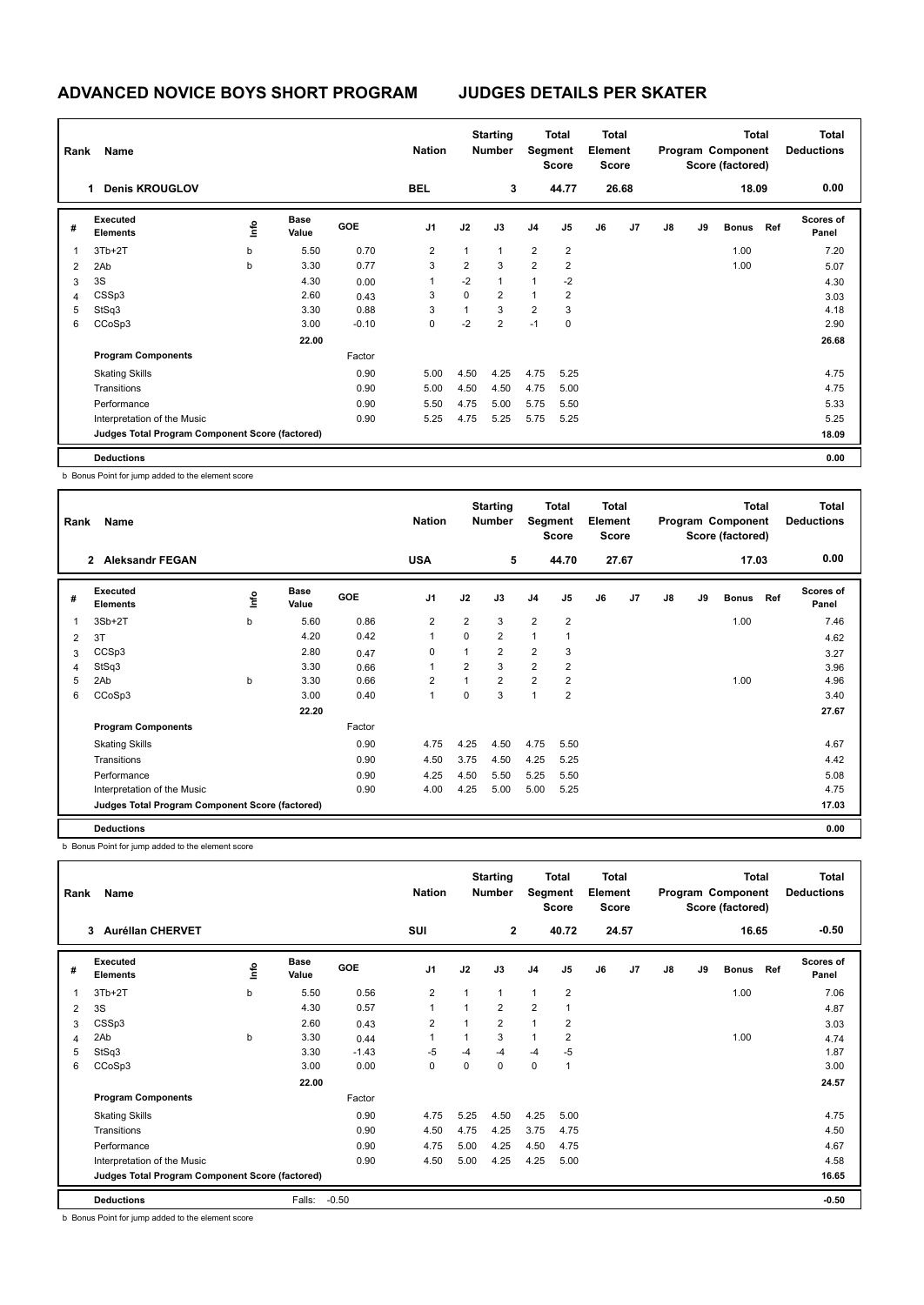# **ADVANCED NOVICE BOYS SHORT PROGRAM JUDGES DETAILS PER SKATER**

| Rank | Name                                            |    |                      |            | <b>Nation</b>  | <b>Starting</b><br>Number |                |                | <b>Total</b><br>Segment<br><b>Score</b> |    | <b>Total</b><br>Element<br><b>Score</b> |    | <b>Total</b><br>Program Component<br>Score (factored) |              |     | <b>Total</b><br><b>Deductions</b> |
|------|-------------------------------------------------|----|----------------------|------------|----------------|---------------------------|----------------|----------------|-----------------------------------------|----|-----------------------------------------|----|-------------------------------------------------------|--------------|-----|-----------------------------------|
|      | 4 Furkan Emre INCEL                             |    |                      |            | <b>TUR</b>     |                           | 4              |                | 38.17                                   |    | 22.94                                   |    |                                                       | 15.23        |     | 0.00                              |
| #    | Executed<br><b>Elements</b>                     | ١m | <b>Base</b><br>Value | <b>GOE</b> | J <sub>1</sub> | J2                        | J3             | J <sub>4</sub> | J5                                      | J6 | J7                                      | J8 | J9                                                    | <b>Bonus</b> | Ref | Scores of<br>Panel                |
| 1    | 3Lzb                                            | b  | 5.90                 | $-0.98$    | $-1$           | $-2$                      | $-2$           | $\mathbf 0$    | $-2$                                    |    |                                         |    |                                                       | 1.00         |     | 5.92                              |
| 2    | $3F+2T$                                         |    | 6.60                 | $-1.06$    | $-2$           | $-2$                      | $-2$           | $-2$           | $-2$                                    |    |                                         |    |                                                       |              |     | 5.54                              |
| 3    | CCoSp3V                                         |    | 2.25                 | 0.23       | $\mathbf{1}$   | 1                         | 3              | $\mathbf{1}$   | 0                                       |    |                                         |    |                                                       |              |     | 2.48                              |
| 4    | 2Ab                                             | b  | 3.30                 | 0.33       |                | $\mathbf{1}$              | $\overline{1}$ | 2              | 0                                       |    |                                         |    |                                                       | 1.00         |     | 4.63                              |
| 5    | StSq1                                           |    | 1.80                 | 0.06       | 0              | 1                         | 0              | $\mathbf 0$    | 1                                       |    |                                         |    |                                                       |              |     | 1.86                              |
| 6    | CSSp3                                           |    | 2.60                 | $-0.09$    | $-1$           | $-2$                      | $\mathbf 0$    | $\mathbf 0$    | 1                                       |    |                                         |    |                                                       |              |     | 2.51                              |
|      |                                                 |    | 22.45                |            |                |                           |                |                |                                         |    |                                         |    |                                                       |              |     | 22.94                             |
|      | <b>Program Components</b>                       |    |                      | Factor     |                |                           |                |                |                                         |    |                                         |    |                                                       |              |     |                                   |
|      | <b>Skating Skills</b>                           |    |                      | 0.90       | 4.00           | 4.25                      | 4.00           | 4.25           | 4.50                                    |    |                                         |    |                                                       |              |     | 4.17                              |
|      | Transitions                                     |    |                      | 0.90       | 4.50           | 4.00                      | 4.00           | 3.75           | 4.25                                    |    |                                         |    |                                                       |              |     | 4.08                              |
|      | Performance                                     |    |                      | 0.90       | 4.25           | 4.25                      | 4.25           | 4.00           | 4.75                                    |    |                                         |    |                                                       |              |     | 4.25                              |
|      | Interpretation of the Music                     |    |                      | 0.90       | 4.25           | 4.50                      | 4.25           | 4.50           | 4.75                                    |    |                                         |    |                                                       |              |     | 4.42                              |
|      | Judges Total Program Component Score (factored) |    |                      |            |                |                           |                |                |                                         |    |                                         |    |                                                       |              |     | 15.23                             |
|      | <b>Deductions</b>                               |    |                      |            |                |                           |                |                |                                         |    |                                         |    |                                                       |              |     | 0.00                              |

b Bonus Point for jump added to the element score

| Rank | Name                                            |         |                      |         | <b>Starting</b><br>Total<br><b>Nation</b><br><b>Number</b><br>Segment<br><b>Score</b> |      |                |                |                | Total<br>Element<br><b>Score</b> |                |    | Program Component<br>Score (factored) | <b>Total</b> | Total<br><b>Deductions</b> |                           |
|------|-------------------------------------------------|---------|----------------------|---------|---------------------------------------------------------------------------------------|------|----------------|----------------|----------------|----------------------------------|----------------|----|---------------------------------------|--------------|----------------------------|---------------------------|
|      | Richard Alexander VON GÖLER<br>5.               |         |                      |         | <b>GER</b>                                                                            |      | 6              |                | 32.65          |                                  | 18.22          |    |                                       | 14.93        |                            | $-0.50$                   |
| #    | Executed<br><b>Elements</b>                     | ١nf٥    | <b>Base</b><br>Value | GOE     | J1                                                                                    | J2   | J3             | J <sub>4</sub> | J <sub>5</sub> | J6                               | J <sub>7</sub> | J8 | J9                                    | <b>Bonus</b> | Ref                        | <b>Scores of</b><br>Panel |
| 1    | 2Ab                                             | b       | 3.30                 | 0.00    | 0                                                                                     | 0    | $\mathbf 0$    | $\mathbf{1}$   | $-1$           |                                  |                |    |                                       | 1.00         |                            | 4.30                      |
| 2    | $2F+2T$                                         |         | 3.10                 | $-0.36$ | $-2$                                                                                  | $-2$ | $-2$           | $-2$           | $-2$           |                                  |                |    |                                       |              |                            | 2.74                      |
| 3    | CCoSp3                                          |         | 3.00                 | 0.10    | 1                                                                                     | 0    | $\mathbf{1}$   | 0              | 0              |                                  |                |    |                                       |              |                            | 3.10                      |
| 4    | 3T<                                             | $\prec$ | 3.36                 | $-1.68$ | $-5$                                                                                  | $-5$ | $-5$           | $-5$           | $-5$           |                                  |                |    |                                       |              |                            | 1.68                      |
| 5    | CSSp3                                           |         | 2.60                 | 0.17    | 1                                                                                     | 0    | $\overline{2}$ | $\mathbf{1}$   | 0              |                                  |                |    |                                       |              |                            | 2.77                      |
| 6    | StSq3                                           |         | 3.30                 | 0.33    | 1                                                                                     | 1    | $\overline{1}$ | 1              | $\overline{1}$ |                                  |                |    |                                       |              |                            | 3.63                      |
|      |                                                 |         | 18.66                |         |                                                                                       |      |                |                |                |                                  |                |    |                                       |              |                            | 18.22                     |
|      | <b>Program Components</b>                       |         |                      | Factor  |                                                                                       |      |                |                |                |                                  |                |    |                                       |              |                            |                           |
|      | <b>Skating Skills</b>                           |         |                      | 0.90    | 4.00                                                                                  | 4.25 | 4.00           | 3.75           | 4.25           |                                  |                |    |                                       |              |                            | 4.08                      |
|      | Transitions                                     |         |                      | 0.90    | 4.00                                                                                  | 4.00 | 3.50           | 3.50           | 4.00           |                                  |                |    |                                       |              |                            | 3.83                      |
|      | Performance                                     |         |                      | 0.90    | 4.25                                                                                  | 4.25 | 4.25           | 4.25           | 4.50           |                                  |                |    |                                       |              |                            | 4.25                      |
|      | Interpretation of the Music                     |         |                      | 0.90    | 3.75                                                                                  | 4.50 | 4.50           | 4.25           | 4.50           |                                  |                |    |                                       |              |                            | 4.42                      |
|      | Judges Total Program Component Score (factored) |         |                      |         |                                                                                       |      |                |                |                |                                  |                |    |                                       |              |                            | 14.93                     |
|      | <b>Deductions</b>                               |         | Falls:               | $-0.50$ |                                                                                       |      |                |                |                |                                  |                |    |                                       |              |                            | $-0.50$                   |

< Under-rotated jump b Bonus Point for jump added to the element score

|   | Name<br>Rank                                    |         |                      |            | <b>Nation</b>  |      | <b>Starting</b><br>Total<br><b>Number</b><br>Segment<br><b>Score</b> |                |                |    | <b>Total</b><br>Element<br><b>Score</b> |               | <b>Total</b><br>Program Component<br>Score (factored) |              |     | <b>Total</b><br><b>Deductions</b> |
|---|-------------------------------------------------|---------|----------------------|------------|----------------|------|----------------------------------------------------------------------|----------------|----------------|----|-----------------------------------------|---------------|-------------------------------------------------------|--------------|-----|-----------------------------------|
|   | 6 Ege ILTER                                     |         |                      |            | <b>TUR</b>     |      | 1                                                                    |                | 31.07          |    | 16.53                                   |               |                                                       | 14.54        |     | 0.00                              |
| # | <b>Executed</b><br><b>Elements</b>              | ۴       | <b>Base</b><br>Value | <b>GOE</b> | J <sub>1</sub> | J2   | J3                                                                   | J <sub>4</sub> | J <sub>5</sub> | J6 | J7                                      | $\mathsf{J}8$ | J9                                                    | <b>Bonus</b> | Ref | <b>Scores of</b><br>Panel         |
| 1 | $3Tb+1T^*$                                      | $\star$ | 4.20                 | $-2.10$    | -5             | $-5$ | $-5$                                                                 | $-5$           | $-5$           |    |                                         |               |                                                       | 1.00         |     | 3.10                              |
| 2 | 3S<<                                            | <<      | 1.30                 | $-0.65$    | $-5$           | $-5$ | $-5$                                                                 | $-5$           | -4             |    |                                         |               |                                                       |              |     | 0.65                              |
| 3 | CCoSp3                                          |         | 3.00                 | $-0.20$    | $-1$           | $-1$ | $-1$                                                                 | $\mathbf 0$    | 0              |    |                                         |               |                                                       |              |     | 2.80                              |
| 4 | 2Ab                                             | b       | 3.30                 | 0.22       | 0              | 0    | 1                                                                    | 1              |                |    |                                         |               |                                                       | 1.00         |     | 4.52                              |
| 5 | StSq2                                           |         | 2.60                 | 0.26       | $\mathbf{1}$   |      | 1                                                                    | $\overline{1}$ |                |    |                                         |               |                                                       |              |     | 2.86                              |
| 6 | CSSp3                                           |         | 2.60                 | 0.00       | $\mathbf{1}$   | $-1$ | 0                                                                    | $-2$           | 2              |    |                                         |               |                                                       |              |     | 2.60                              |
|   |                                                 |         | 17.00                |            |                |      |                                                                      |                |                |    |                                         |               |                                                       |              |     | 16.53                             |
|   | <b>Program Components</b>                       |         |                      | Factor     |                |      |                                                                      |                |                |    |                                         |               |                                                       |              |     |                                   |
|   | <b>Skating Skills</b>                           |         |                      | 0.90       | 4.25           | 4.75 | 3.75                                                                 | 3.75           | 4.50           |    |                                         |               |                                                       |              |     | 4.17                              |
|   | Transitions                                     |         |                      | 0.90       | 4.00           | 4.00 | 3.50                                                                 | 3.25           | 4.50           |    |                                         |               |                                                       |              |     | 3.83                              |
|   | Performance                                     |         |                      | 0.90       | 4.25           | 4.00 | 3.75                                                                 | 4.00           | 4.50           |    |                                         |               |                                                       |              |     | 4.08                              |
|   | Interpretation of the Music                     |         |                      | 0.90       | 4.00           | 4.25 | 4.00                                                                 | 3.75           | 4.25           |    |                                         |               |                                                       |              |     | 4.08                              |
|   | Judges Total Program Component Score (factored) |         |                      |            |                |      |                                                                      |                |                |    |                                         |               |                                                       |              |     | 14.54                             |
|   | <b>Deductions</b>                               |         |                      |            |                |      |                                                                      |                |                |    |                                         |               |                                                       |              |     | 0.00                              |

<< Downgraded jump \* Invalid element b Bonus Point for jump added to the element score